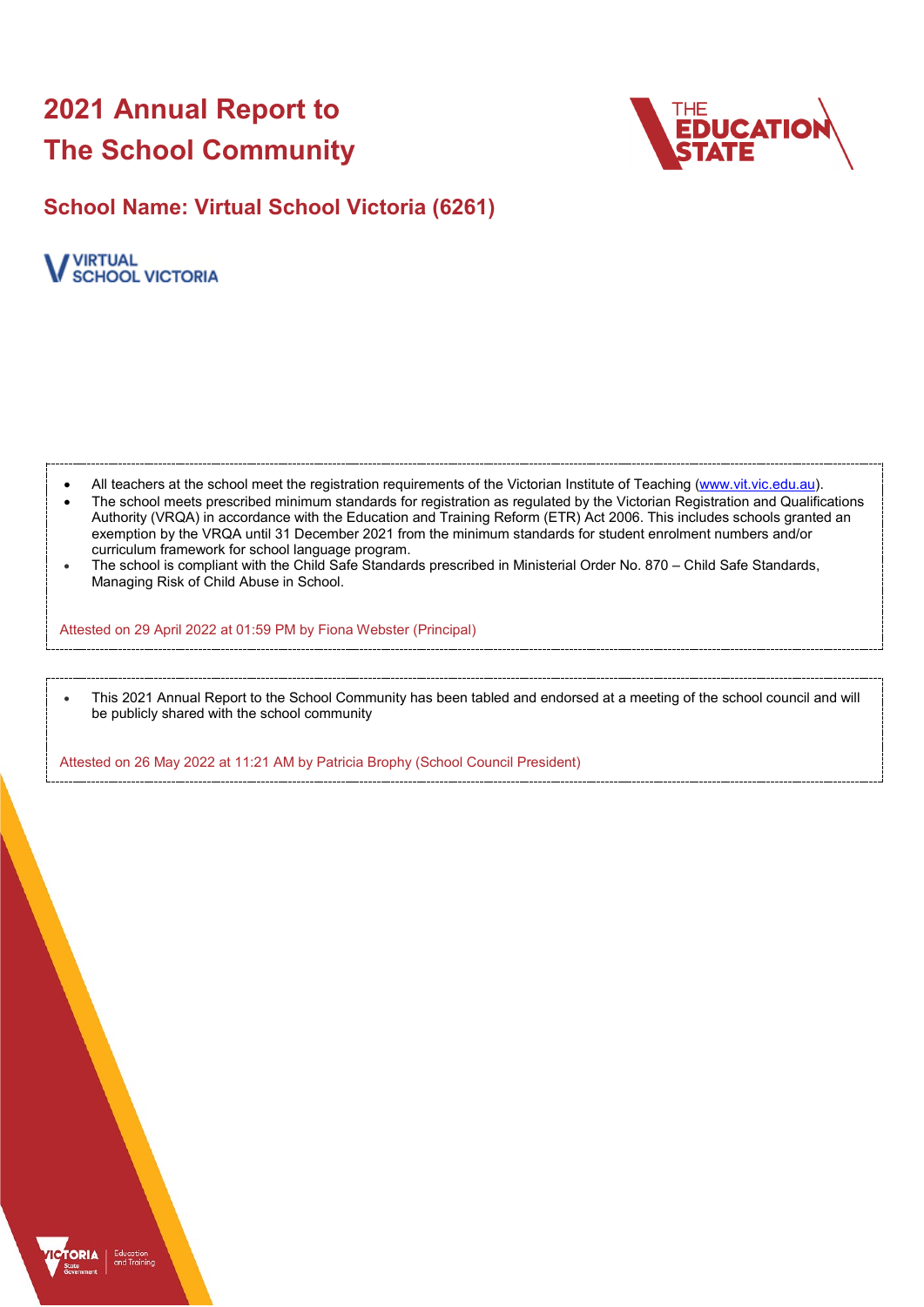

# How to read the Annual Report

### What does the *'About Our School'* commentary section of this report refer to?

The 'About our school' commentary provides a brief background on the school, an outline of the school's performance over the year and future directions.

The 'School Context' describes the school's vision, values and purpose. Details include the school's geographic location, size and structure, social characteristics, enrolment characteristics and special programs.

The 'Framework for Improving Student Outcomes (FISO)' section includes the improvement initiatives the school has selected and the progress they have made towards achieving them through the implementation of their School Strategic Plan and Annual Implementation Plan.

## What does the *'Performance Summary'* section of this report refer to?

### The Performance Summary includes the following:

#### **School Profile**

- student enrolment information
- the school's 'Student Family Occupation and Education' category
- a summary of parent responses in the Parent Opinion Survey, shown against the statewide average for P-12 schools
- school staff responses in the area of School Climate in the School Staff Survey, shown against the statewide average for P-12 schools

#### **Achievement**

- English and Mathematics for Teacher Judgements against the curriculum
- English and Mathematics for National Literacy and Numeracy tests (NAPLAN)
- all subjects for Victorian Certificate of Education (VCE) examinations

### **Engagement**

Student attendance and engagement at school, including:

- how many Year 7 students remain at the school through to Year 10
- how many exiting students go on to further studies or full-time work

### **Wellbeing**

Student responses to two areas in the Student Attitudes to School Survey:

- Sense of Connectedness
- Management of Bullying

Results are displayed for the latest year and the average of the last four years (where available). As NAPLAN tests were not conducted in 2020, the NAPLAN 4-year average is the average of 2018, 2019 and 2021 data in the 2021 Performance Summary.

### Considering COVID-19 when interpreting the Performance Summary

The Victorian community's experience of COVID-19, including remote and flexible learning, had a significant impact on normal school operations in 2020 and 2021. This impacted the conduct of assessments and surveys. Readers should be aware of this when interpreting the Performance Summary.

For example, in 2020 and 2021 school-based surveys ran under changed circumstances, and NAPLAN was not conducted in 2020. Absence and attendance data during this period may have been influenced by local processes and procedures adopted in response to remote and flexible learning.

Schools should keep this in mind when using this data for planning and evaluation purposes.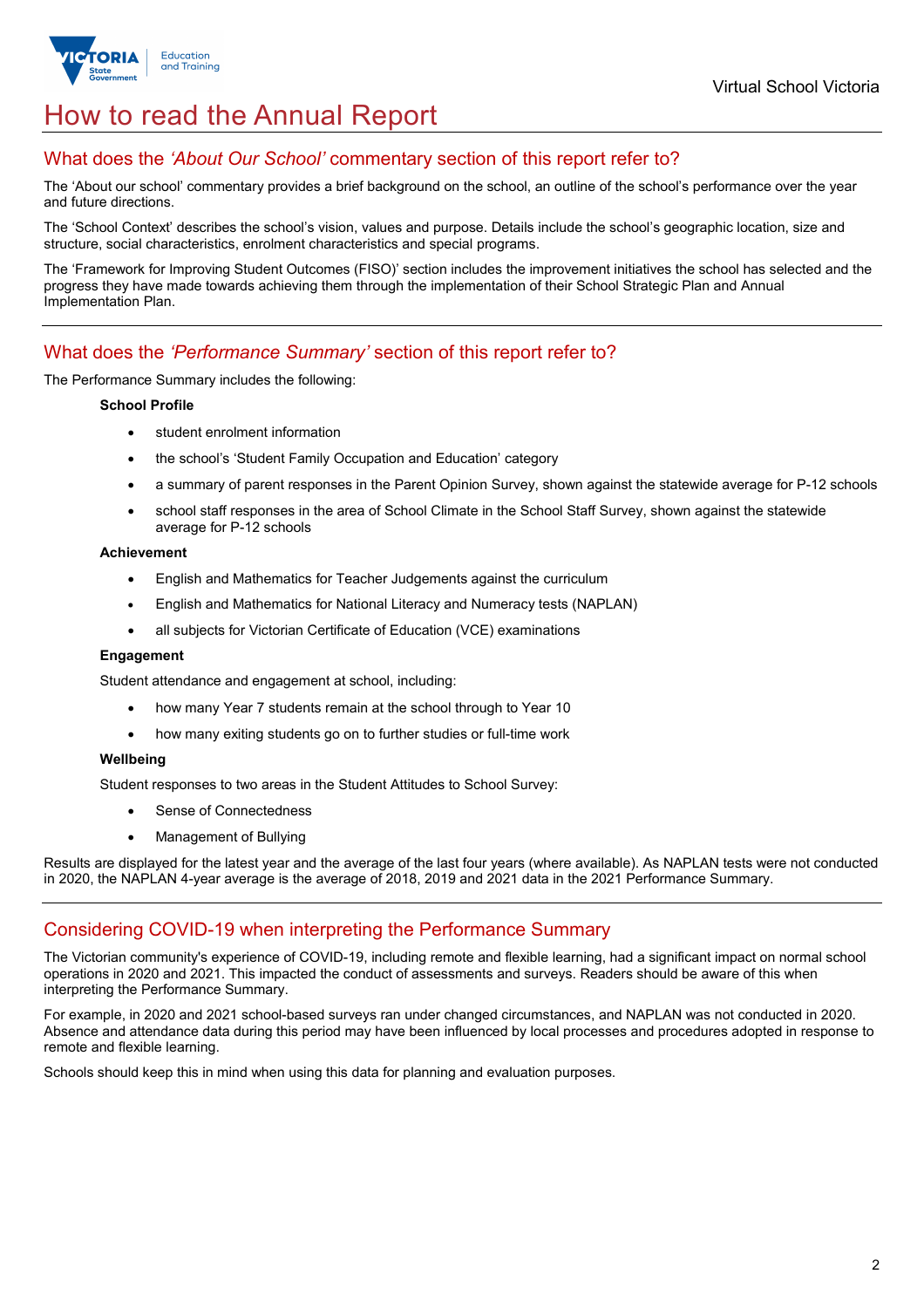

# How to read the Annual Report (continued)

### What do *'Similar Schools'* refer to?

Similar Schools are a group of Victorian government schools with similar characteristics to the school.

This grouping of schools has been created by comparing each school's socio-economic background of students, the number of non-English speaking students and the school's size and location.

### What does *'NDP'* or '*NDA*' mean?

'NDP' refers to no data being published for privacy reasons or where there are insufficient underlying data. For example, very low numbers of participants or characteristics that may lead to identification will result in an 'NDP' label.

'NDA' refers to no data being available. Some schools have no data for particular measures due to low enrolments. There may be no students enrolled in some year levels, so school comparisons are not possible.

Note that new schools only have the latest year of data and no comparative data from previous years. The Department also recognises unique circumstances in Specialist, Select Entry, English Language, Community Schools and schools that changed school type recently, where school-to-school comparisons are not appropriate.

## What is the *'Victorian Curriculum'*?

The Victorian Curriculum F–10 sets out what every student should learn during his or her first eleven years of schooling. The curriculum is the common set of knowledge and skills required by students for life-long learning, social development and active and informed citizenship.

The Victorian Curriculum is assessed through teacher judgements of student achievement based on classroom learning.

The curriculum has been developed to ensure that school subjects and their achievement standards enable continuous learning for all students, including students with disabilities.

The 'Towards Foundation Level Victorian Curriculum' is integrated directly into the curriculum and is referred to as 'Levels A to D'.

'Levels A to D' may be used for students with disabilities or students who may have additional learning needs. These levels are not associated with any set age or year level that links chronological age to cognitive progress (i.e., there is no age expected standard of achievement for 'Levels A to D').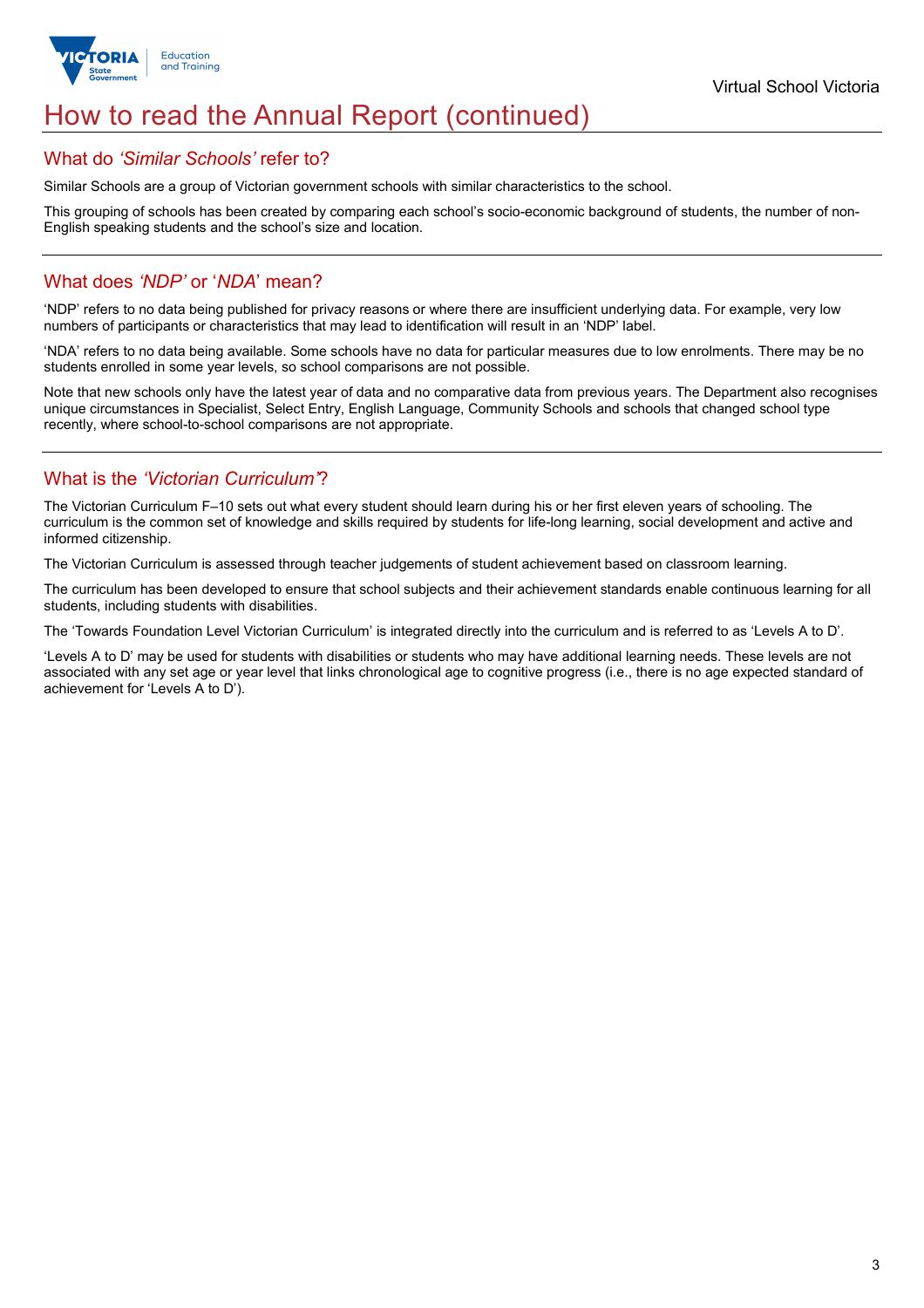

# **About Our School**

## School context

Virtual School Victoria (VSV), located in Thornbury, aims to provide contemporary, evidence-based virtual learning opportunities for a diverse student community, with a strong focus on enabling every student to achieve their own personal learning goals.

VSV is Victoria's leading virtual school. In 2021, 264 semester-based units of study were offered to students from Foundation level through to Year 12. It was the third year of the DET's \$22. 6 million Expansion of the VCE into Rural and Regional Victoria initiative and the project plan was developed in consultation with the Expansion of the VCE in to Rural and Regional Victoria Initiative Control Group, Secondary Reform, Transition and priority Cohorts Division, DET. The extension of the reaccreditation cycle for VCAA VCE Studies for 2021 delivery meant that the majority of new studies developed in 2020 were unable to be delivered in 2021 and were put on hold for delivery in 2022. However, it was still possible to add four new VCE units to the curriculum provision for the year.

The student population consisted of 5412 (gross figure) students who were enrolled in at least one subject. Of that number, 2970 were school based students who enrolled in VCE subjects unavailable in their home schools. A further 127 school-based International Students were permitted to enrol in 2021 and to engage in their studies off-shore due to the pandemic order restricting entry to Australia at the time. The full-time equivalent (FTE) number of students was 1906.

The student population also consisted of 2315 non-school based students were who were enrolled under one of following enrolment categories but were often eligible under more than one category:

- 1. students with chronic physical and mental health conditions (1227 Medical-Social Emotional,110 Medical:Physical)
- 2. students involved in elite level sports and performing arts (76)and the DOTs program (5)
- 3. students who are travelling within Victoria, around Australia or overseas (252)
- 4. young adults wishing to complete their education (348)
- 5. rural and regional students who, due to distance, cannot attend a local school (16)
- 6. previous home-schoolers (82).

Over the course of the year 642 students withdrew from Virtual School Victoria for a variety of reasons including returning to mainstream schooling, changed personal circumstances, not being suited to virtual schooling or a change of mind in regard to chosen subject.

In 2021 the school was structured as two 'schools', a Senior School for students in Years 10 to 12 and a Foundation to Year 9 School.

The VSV staffing profile consisted of 276.8 (FTE) staff in 2021. In July a new Executive Principal was appointed to lead the school for the next five years. The Executive Leadership Team consisted of the Executive Principal, four Assistant Principals and the Business Manager. A Combined Leadership Team of fifteen Leading Teachers and seven Learning Specialists led the curriculum, student engagement and wellbeing programs at the school. The staff also included 224.7 teachers (one of whom identifies as Aboriginal), 5.2 Tutor Learning Initiative tutors, 38.6 Education Support Staff and 3 Victorian Public Service staff who were responsible for the delivery and administration of programs. Additionally, 5.3 IT contract staff were employed to support the development, delivery and administration of the school program.

As a major component of DET's student excellence initiative the Victorian High-ability program (VHAP) completed its first full year after a staggered start in 2020. This program is led by an Assistant Principal on secondment from MacRobertson Girls' Select Entry High School. In addition to the Assistant Principal, 11 teachers, an administrative assistant and a technical support officer were employed. The program consisted of two Mathematics programs and two English programs for students in Years 5-8 enrolled in Victorian Government schools and supervised by schoolbased High-ability Practice Leaders. Over 20,000 students participated in the fully virtual program which continued throughout the lockdowns under the supervision of parents/carers where possible.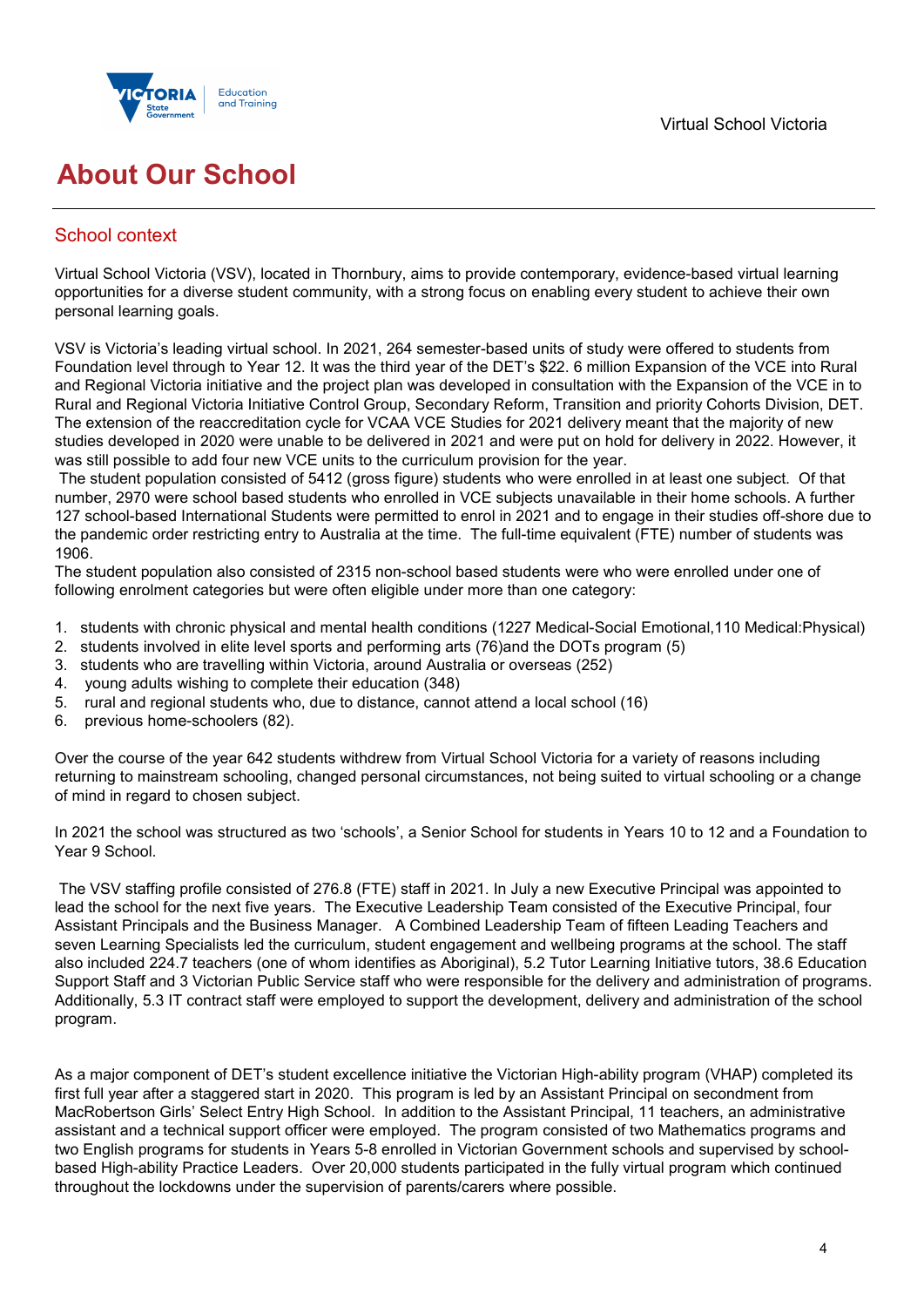

Throughout the lockdown periods the majority of staff worked from home with a skeleton staff onsite to maintain and secure the physical premises and ensure technical operations could continue. A hybrid model of onsite and remote work continued when lockdowns were no longer imposed due to a lack of sufficient space to meet physical distancing requirements. Due to the increase in staff numbers the school facility is no longer large enough to safely accommodate the entire staff onsite at the same time.

The VSV school values were developed by the school community and are as follows:

Respect: Treating the feelings, opinions, wishes and rights of others with, as much consideration as we would have them treat our own.

Empathy: The ability to understand and share the experiences and feelings of another.

Collaboration: The act or working together with someone to produce or achieve something.

Growth: The ongoing process of development and improvement.

Virtual School Victoria's purpose is to successfully provide flexible access to innovative, quality virtual education in a safe and welcoming environment to a diverse cohort of children and young people who cannot access the specific subjects and/or an education program in their local school setting for a period of time.

The virtual educational environment developed and delivered by Virtual School Victoria provided eligible Victorian children and young people with the opportunity to engage and re-engage with education and experience success on their own terms. Thousands of children and young people accessed the education they needed, at any time and in any place with an internet connection.

## Framework for Improving Student Outcomes (FISO)

Building Practice Excellence continued to be the priority FISO dimension for the school in 2021.

As a virtual School, VSV was well placed to provide continuity of learning for students throughout the lockdown periods due to the COVID-19 pandemic. The school was able to maintain the routines of the regular learning program whilst the home environment was often considerably altered by the stay-at-home orders. Disruptions to learning were experienced by students who had to share study spaces and devices with siblings and parents who were also working or studying from home. There were also heightened levels of anxiety for some students, others contracted COVID themselves. Additional supports were put in place for students through virtual events, assemblies, activities, and synchronous online classes. Information about internal and external wellbeing supports for students, parents/carers and staff was provided regularly and often.

A significant percentage of the VSV cohort is based in regional and rural locations and schools. This presented challenges with the VCE assessment schedule when different lockdown rules applied in metropolitan, regional and rural Victoria. This was managed through a range of strategies including the streaming of assessments with practical components and applying the consideration of disadvantage process available to students in 2021.

Three Annual Implementation Plan priority goals were set by the Department of Education and Training for 2021and adopted by VSV accordingly. These were: Learning catch-up and extension; happy, active and healthy kids; and connected schools.

In this context Virtual School Victoria implemented the following Key Improvement Strategies.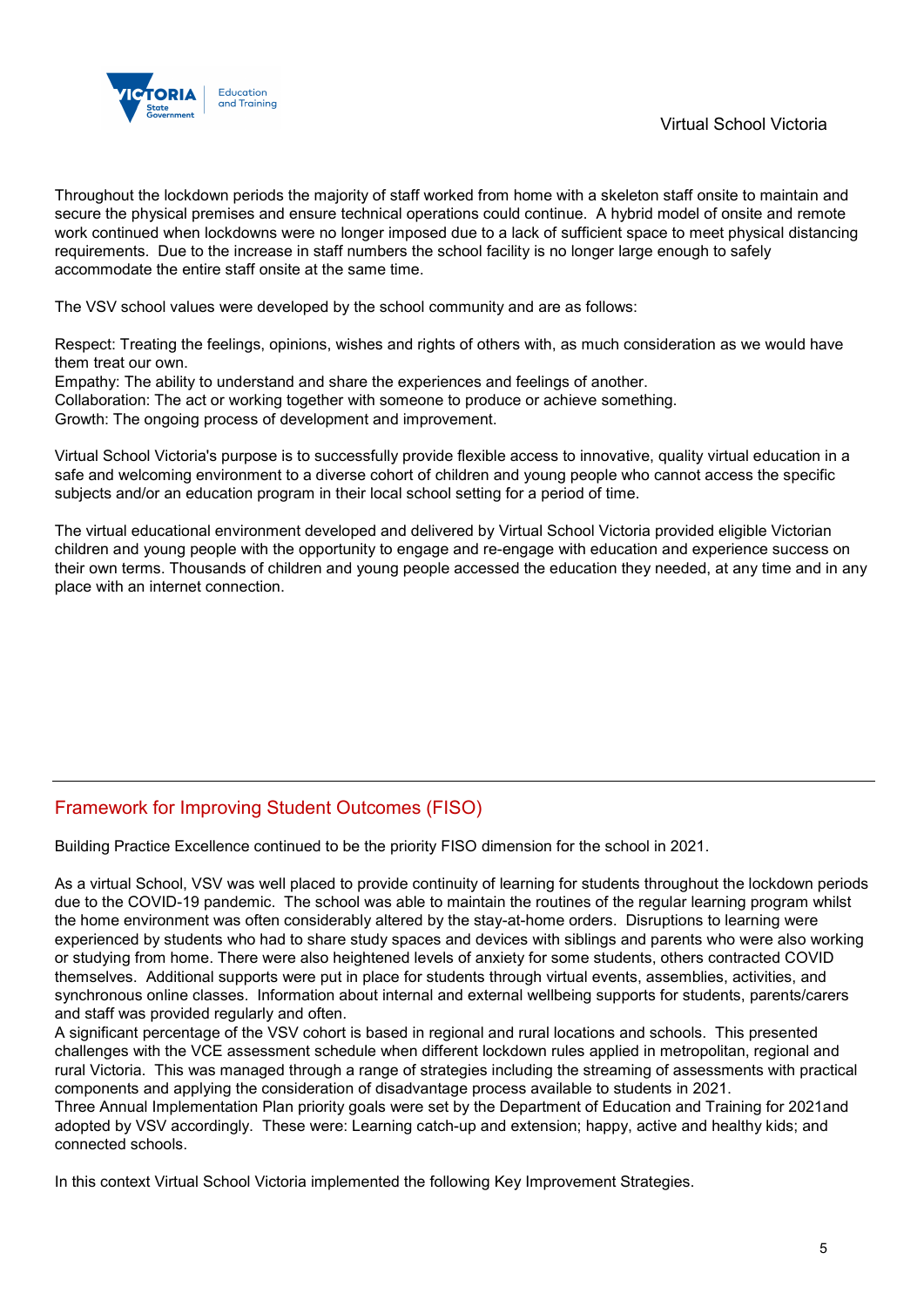Virtual School Victoria



Learning extension and catch-up

The development of \*Personalised Learning and Support Plans (PLSPs) for students who were identified as achieving learning growth two or more years below their indicative level.

Literacy and numeracy support was provided for students on PLSPs through the implementation of the Tutor Learning Initiative.

The Victorian High-Ability Program was delivered to identified students in Years 5-8 across Victoria.

An extension and enrichment policy for students achieving learning growth two or more years above their indicative level was developed.

\*Individual Education Plans

Happy, healthy, active kids

A Social Emotional Learning Program for students in Years 7-10 was developed in collaboration with Professor Helen Cahill from Melbourne University. The program was trialled with students in Years 8 and 9.

Opportunities for student voice and agency were strengthened through supervised virtual hang-outs and the creation of a Student Representative Council.

A partnership with Virtual Y (YMCA) was initiated in order to increase opportunities for students to participate in fitness, nutrition and wellbeing programs.

Connected schools.

Connections with schools who have students enrolled at VSV was strengthened through the implementation of the Senior School Liaison Coordinator role.

Connections with parents and community members were enhanced through the VSV Parents initiative led by the Leading Teacher: Family and Community Partnerships.

### Achievement

At Virtual School Victoria the expectation is that all students enrolled in Years F-10 achieve at least the minimum expected progress commensurate with their period of enrolment at the VSV. This is measured through establishment of achievement levels on enrolment and at the completion of the learning program. The 2019 School Review concluded this can be a challenging target to achieve due to the continually changing cohort of students and the impact of their reason for enrolment.

The minimum period of enrolment with VSV is 6 months and students are required to enrol annually. This means that most students do not move through the school from year to year as a cohort. NAPLAN cohort data is not a measure of growth in the same group of students.

In order to support the individual needs of non-school based students, learning programs are personalized through Personal Learning Plans and Personal Learning and Support Plans for cohorts mandated for Individual Education Plans. This approach is designed to enable every student to achieve their learning goals. Learning Advisors work with students and families to determine individual achievement against the Victorian Curriculum developmental continuum. Personalisation is then achieved through the provision of learning materials and experiences which are targeted to the student's stage of development. Programs can be modified to accommodate individual needs and customised so that students can pursue areas of interest. All learning programs and resources are online and students participate in a range of high level synchronous and asynchronous online learning activities.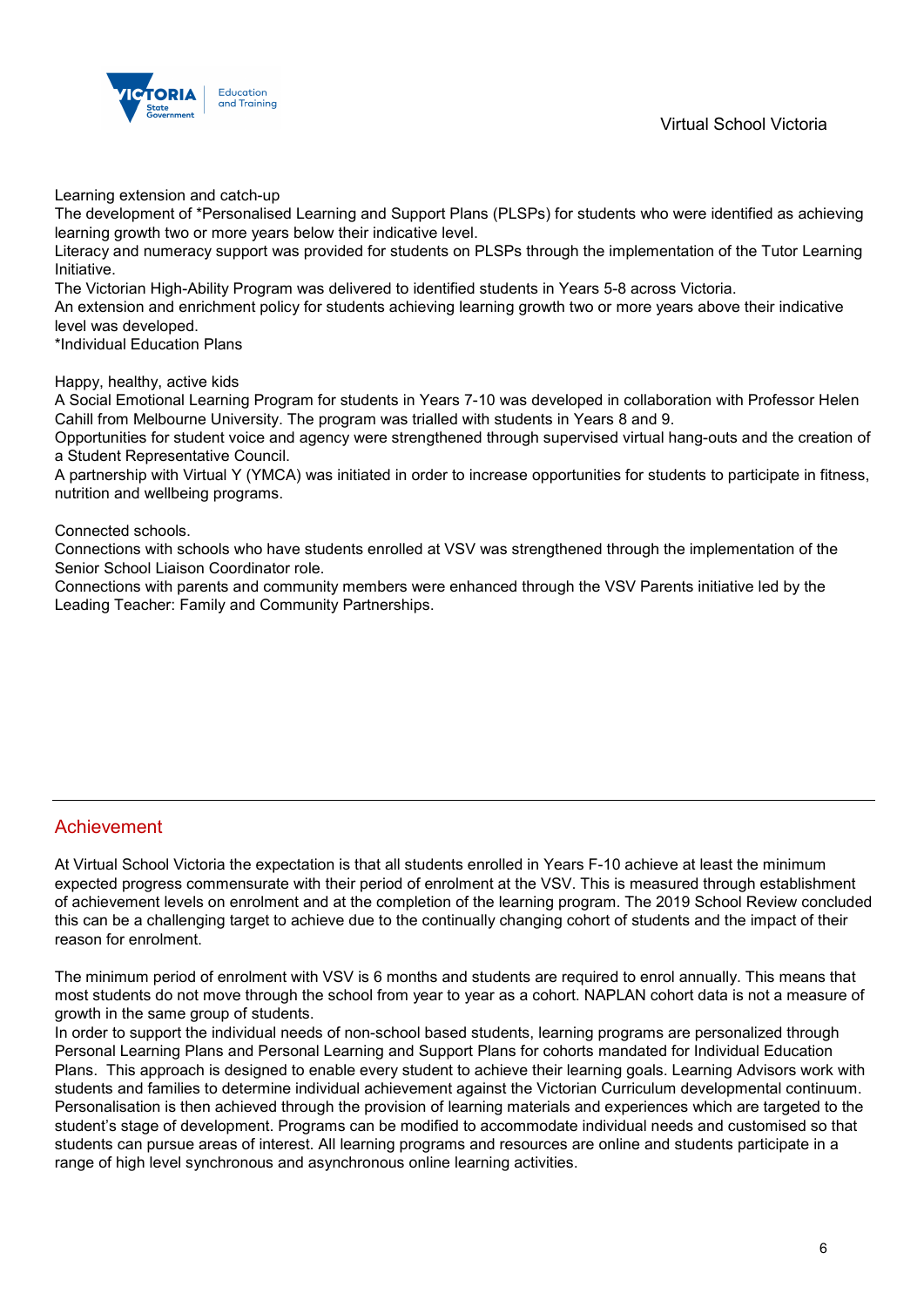

The VCE outcomes listed on the following pages outline the achievements of students who are studying solely with Virtual School Victoria. In 2021, 3812students enrolled in VCE subjects. The majority of VCE students (2717) are based in their home school and complete one or two subjects at VSV. The results of these students are included in the Annual Report of their home school. The VCE data associated with this report represents the results of the non-school based students (1095) in the VCE cohort enrolled at VSV in 2021. The VCE data is not a full representation of the outcomes achieved by the full VCE student cohort enrolled with Virtual School Victoria.

## **Engagement**

Students are required to enrol annually at VSV and work in the online environment rather than physically attending 'school'. In this context retention and attendance data is not collected. In 2021, VSV had no access to CASES21 Student Administration therefore exit destinations cannot be reported on in the Annual Reporting process.

Annual enrolment means that data on student retention is not recorded in the same way as regular schools. Multiple diversities are evident in the student cohort and some students who enrol in Year 7, for example, are not able to return to a regular school due to an ongoing condition and remain with VSV for extended periods of time.

In 2021 the school continued to operate with a unique definition of attendance based primarily on work submission. Actively engaged students regularly submitted work and actively participated in synchronous online classes. Learning Advisors and subject teachers regularly used Learning Management System data to monitor student participation and followed up with students and parents/supervisors when students were not logging in and engaging with learning activities regularly.

The expansion of a range of virtual events, classes, seminars and excursions across all year levels meant that students had many opportunities to connect and collaborate with peers and teachers throughout the lockdowns in metropolitan, regional and rural Victoria.

## **Wellbeing**

There was an increase in the number of students enrolled under the Medical:Social Emotional category and this continued the upward trend evident in recent years. In 2021, 1227 students enrolled in this category including 397 children and young people with a diagnosis of Autism Spectrum Disorder. VSV students did not receive funding to support these students through the Program for Students with Disabilities. SRP Resources were used to provide support to students through the employment of a Wellbeing and Inclusion Team. The team was led by a social worker and consisted of youth and adolescent mental health workers.

The diverse student cohort provides a range of challenges and requires flexibility. In 2021 the school continued to enhance the Learning Advisor role for non-school based students with a teacher allocated to 12 students to support them to with engagement and success in their studies. Around 70% of current teaching staff have undertaken the Austin Hospital Youth Mental Health First Aid accredited program.

In 2021 the focus on parent and community engagement was increased through further development of an online portal which provides access to parenting resources and information about learning programs and student progress. An online support group where parents can connect with each other in a facilitated environment was also expanded.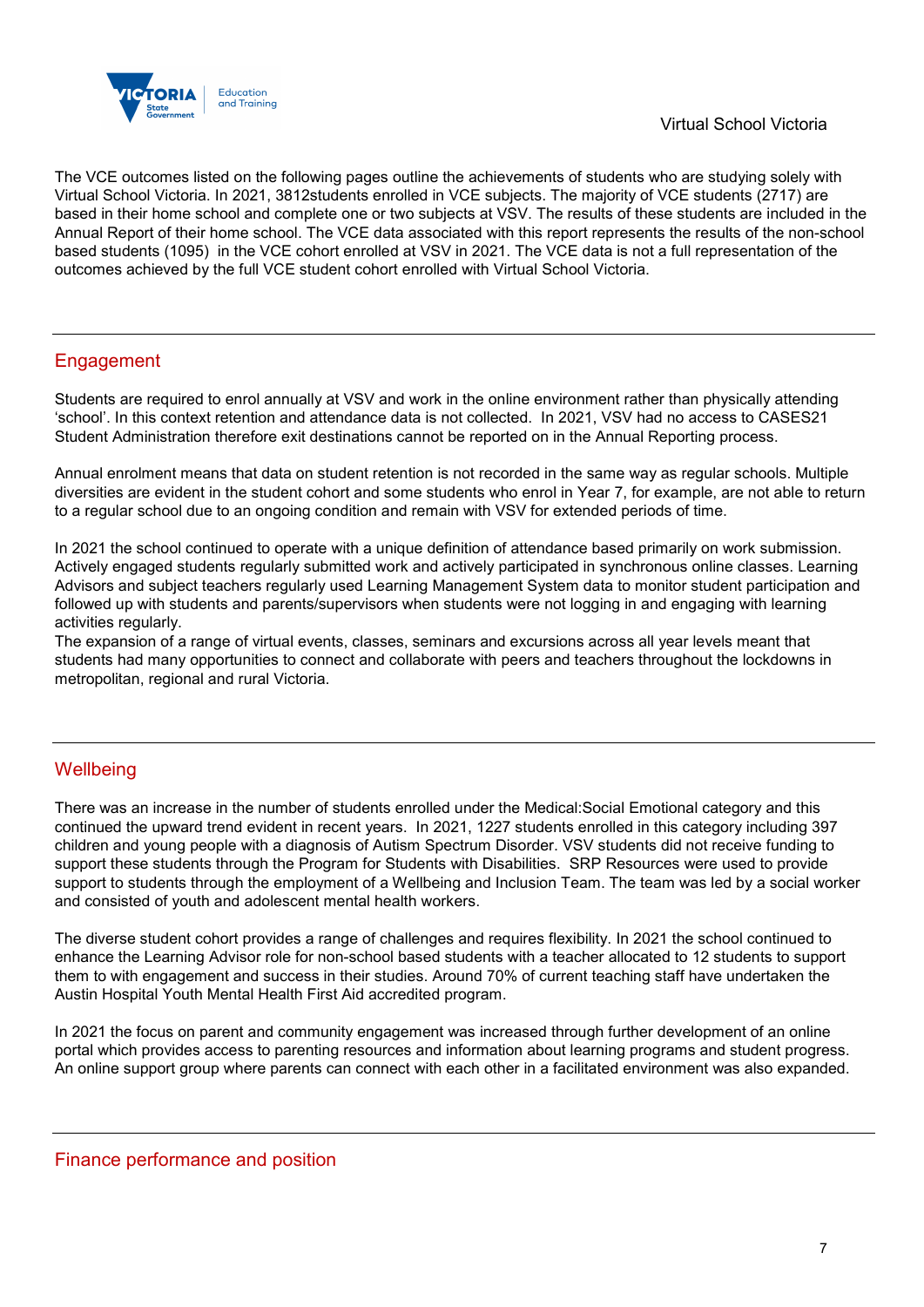

### Virtual School Victoria

The Student Resource Package in 2021 reflected the 2250.3 FTE enrolment across Foundation – Year 12 at 04/04/2021. VSV has been instructed by DET not to charge state government schools and students enrolment fees with the aim of increasing accessibility to curriculum provision for all Victorian students. Instead, the school is provided with 'accessibility funding' and in 2021 this amounted to \$692,320.

Virtual School Victoria receives no DET funding for ICT hardware and software, the core of school operations. The recurrent operating costs (1.1 million in 2021) for ICT hardware, software, licensing and technical support and consultancy is through invested Locally Raised Funds.

In 2021 4.02 million dollars was allocated to Virtual School Victoria to fund the continued implementation of the five deliverables under the Expanding the VCE into Rural and Regional Victoria initiative. Decisions external to the school and beyond our control, such as changes to VCE Studies re-accreditation cycles because of the global pandemic, have resulted in a surplus of \$9,468,851. This is due to funding being carried over into the 2022 financial year and is allocated to catching up on the program development and delivery in 2022 that wasn't possible in 2021.

**For more detailed information regarding our school please visit our website at For more detailed information regarding our school please visit our website at https://www.vsv.vic.edu.au/**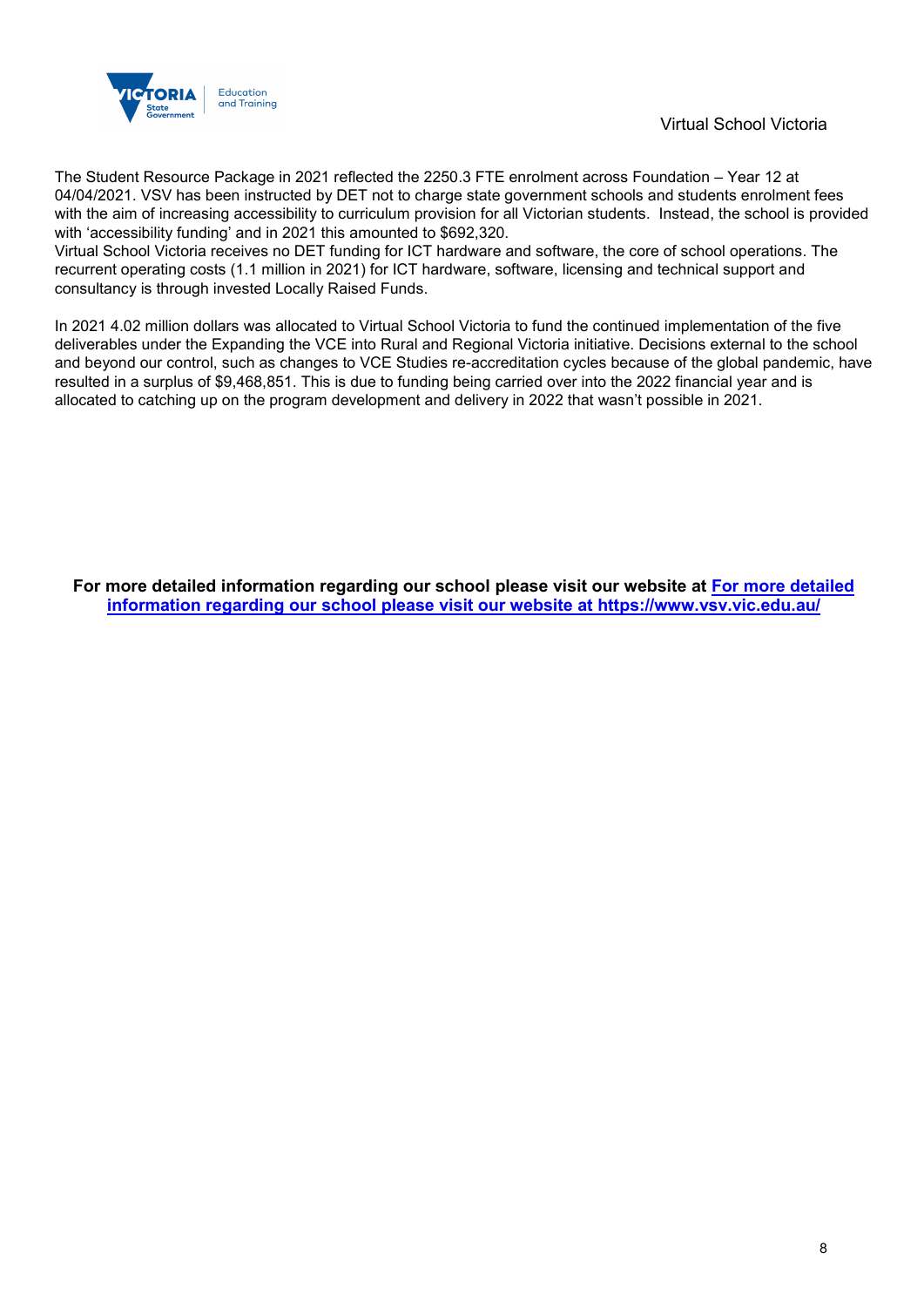

# **Performance Summary**

The Performance Summary for government schools provides an overview of how this school is contributing to the objectives of the Education State and how it compares to other Victorian government schools.

All schools work in partnership with their school community to improve outcomes for children and young people. Sharing this information with parents and the wider school community helps to support community engagement in student learning, a key priority of the Framework for Improving Student Outcomes.

Refer to the 'How to read the Annual Report' section for help on how to interpret this report.

# SCHOOL PROFILE

#### **Enrolment Profile**

A total of 1906 students were enrolled at this school in 2021, 1169 female and 737 male.

0 percent of students had English as an additional language and 2 percent were Aboriginal or Torres Strait Islander.

#### **Overall Socio-Economic Profile**

The overall school's socio-economic profile is based on the school's Student Family Occupation and Education index (SFOE).

SFOE is a measure of socio-educational disadvantage of a school, based on educational and employment characteristics of the parents/carers of students enrolled at the school. Possible SFOE band values are: Low, Low-Medium, Medium and High. A 'Low' band represents a low level of socio-educational disadvantage, a 'High' band represents a high level of socio-educational disadvantage.

This school's SFOE band value is: Low

### **Parent Satisfaction Summary**

The percent endorsement by parents on their school satisfaction level, as reported in the annual Parent Opinion Survey.

Percent endorsement indicates the percent of positive responses (agree or strongly agree) from parents who responded to the survey.



### **School Staff Survey**

The percent endorsement by staff on School Climate, as reported in the annual School Staff Survey.

Percent endorsement indicates the percent of positive responses (agree or strongly agree) from staff who responded to the survey. Data is suppressed for schools with three or less respondents to the survey for confidentiality reasons.

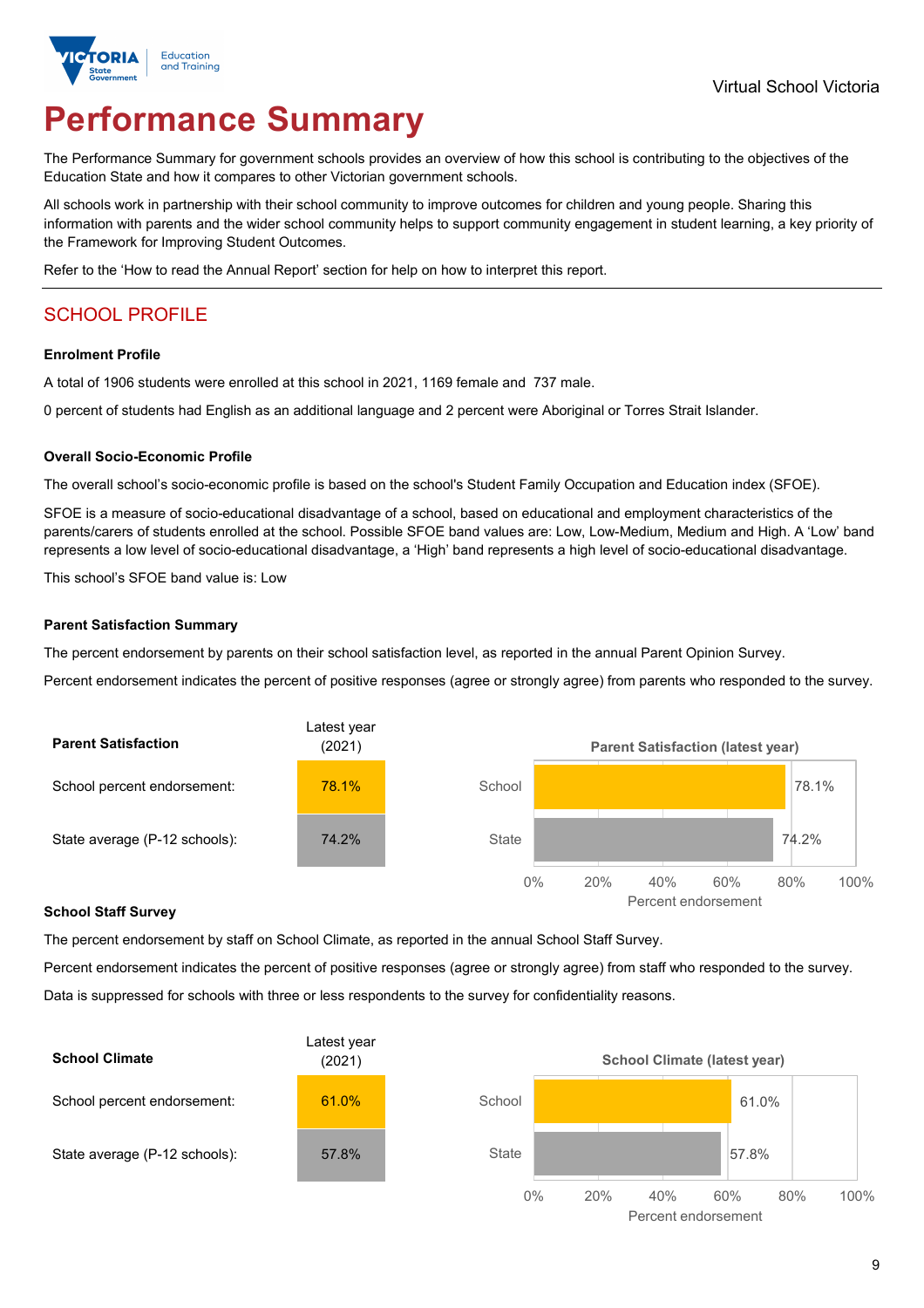

## ACHIEVEMENT

*Key: 'Similar Schools' are a group of Victorian government schools that are like this school, taking into account the school's socioeconomic background of students, the number of non-English speaking students and the size and location of the school.*

### **Teacher Judgement of student achievement**

Percentage of students working at or above age expected standards in English and Mathematics.



**English Years 7 to 10** Latest year (2021) School percent of students at or above age expected standards: 71.3% Similar Schools average: 90.7% State average: 75.8%

| <b>Mathematics</b><br>Years Prep to 6                             | Latest year<br>(2021) |  |
|-------------------------------------------------------------------|-----------------------|--|
| School percent of students at or above age<br>expected standards: | 79.7%                 |  |
| Similar Schools average:                                          | 89.0%                 |  |
| State average:                                                    | 84.9%                 |  |

| <b>Mathematics</b><br>Years 7 to 10                               | Latest year<br>(2021) |  |
|-------------------------------------------------------------------|-----------------------|--|
| School percent of students at or above age<br>expected standards: | 67.9%                 |  |
| Similar Schools average:                                          | 80.6%                 |  |
| State average:                                                    | 65.4%                 |  |







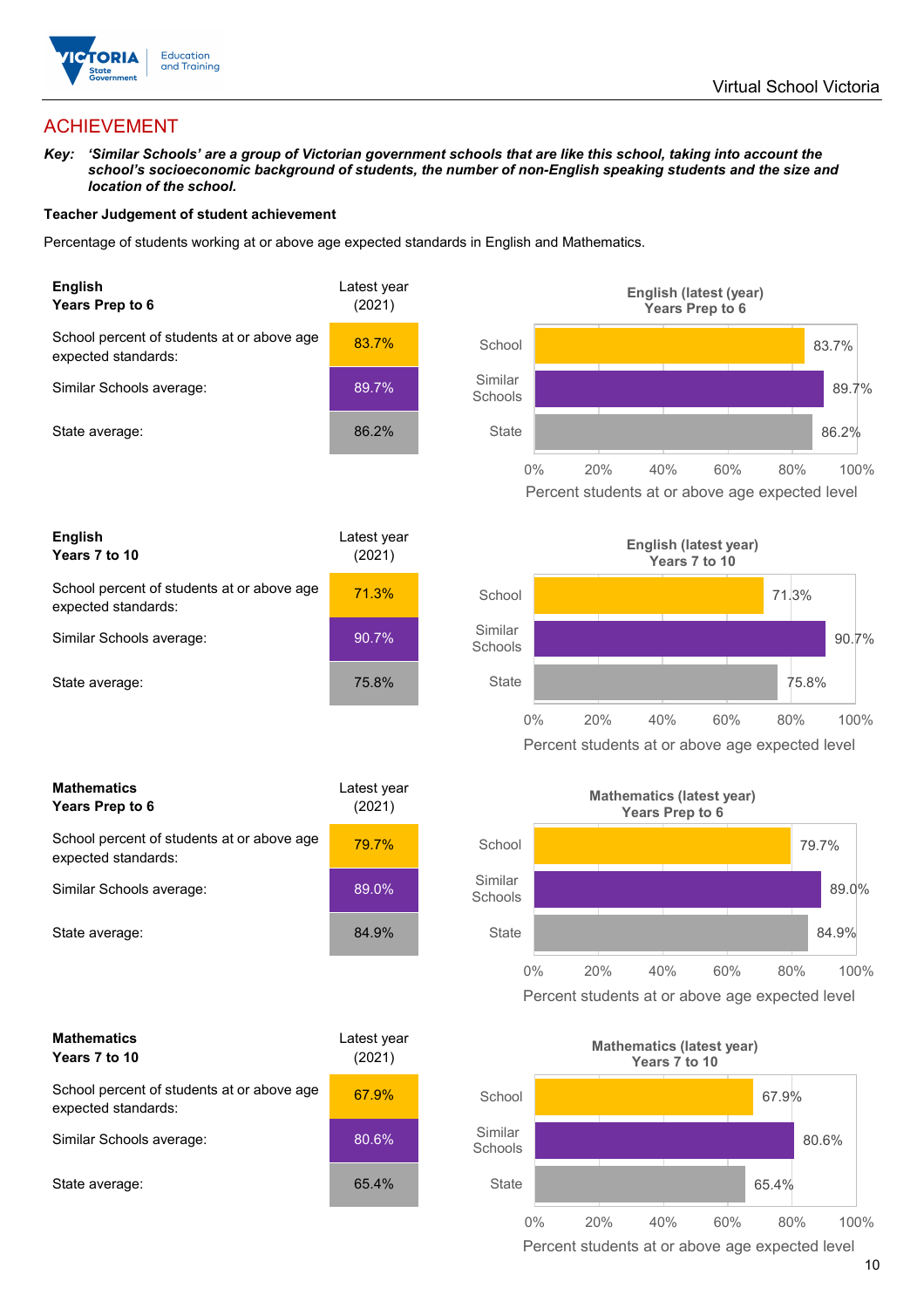

*Key: 'Similar Schools' are a group of Victorian government schools that are like this school, taking into account the school's socioeconomic background of students, the number of non-English speaking students and the size and location of the school.*

### **NAPLAN**

Percentage of students in the top three bands of testing in NAPLAN.

Note: NAPLAN tests were not conducted in 2020, hence the 4-year average is the average of 2018, 2019 and 2021 data.

| Reading<br>Year <sub>3</sub>                      | Latest year<br>(2021) | 4-year<br>average |                    | <b>NAPLAN Reading (latest year)</b><br>Year <sub>3</sub>                   |
|---------------------------------------------------|-----------------------|-------------------|--------------------|----------------------------------------------------------------------------|
| School percent of students in<br>top three bands: | 87.5%                 | 84.6%             | School             | 87.5%                                                                      |
| Similar Schools average:                          | 87.1%                 | 84.8%             | Similar<br>Schools | 87.1%                                                                      |
| State average:                                    | 76.9%                 | 76.5%             | <b>State</b>       | 76.9%                                                                      |
|                                                   |                       |                   | $0\%$              | 20%<br>40%<br>60%<br>100%<br>80%<br>Percent of students in top three bands |
| Reading<br>Year 5                                 | Latest year<br>(2021) | 4-year<br>average |                    | <b>NAPLAN Reading (latest year)</b><br>Year 5                              |
| School percent of students in<br>top three bands: | 42.9%                 | 79.2%             | School             | 42.9%                                                                      |
| Similar Schools average:                          | 78.5%                 | 75.7%             | Similar<br>Schools | 78.5%                                                                      |
| State average:                                    | 70.4%                 | 67.7%             | <b>State</b>       | 70.4%                                                                      |
|                                                   |                       |                   | $0\%$              | 20%<br>40%<br>60%<br>80%<br>100%<br>Percent of students in top three bands |
| Reading<br>Year 7                                 | Latest year<br>(2021) | 4-year<br>average |                    | <b>NAPLAN Reading (latest year)</b><br>Year <sub>7</sub>                   |
| School percent of students in<br>top three bands: | 63.2%                 | 75.6%             | School             | 63.2%                                                                      |
| Similar Schools average:                          | 74.6%                 | 73.7%             | Similar<br>Schools | 74.6%                                                                      |
| State average:                                    | 55.2%                 | 54.8%             | State              | 55.2%                                                                      |
|                                                   |                       |                   | $0\%$              | 40%<br>100%<br>20%<br>60%<br>80%<br>Percent of students in top three bands |
| Reading<br>Year 9                                 | Latest year<br>(2021) | 4-year<br>average |                    | <b>NAPLAN Reading (latest year)</b><br>Year 9                              |
| School percent of students in<br>top three bands: | 59.5%                 | 63.5%             | School             | 59.5%                                                                      |
| Similar Schools average:                          | 60.0%                 | 62.8%             | Similar<br>Schools | 60.0%                                                                      |
| State average:                                    | 43.9%                 | 45.9%             | <b>State</b>       | 43.9%                                                                      |
|                                                   |                       |                   | $0\%$              | 20%<br>40%<br>60%<br>80%<br>100%<br>Percent of students in top three bands |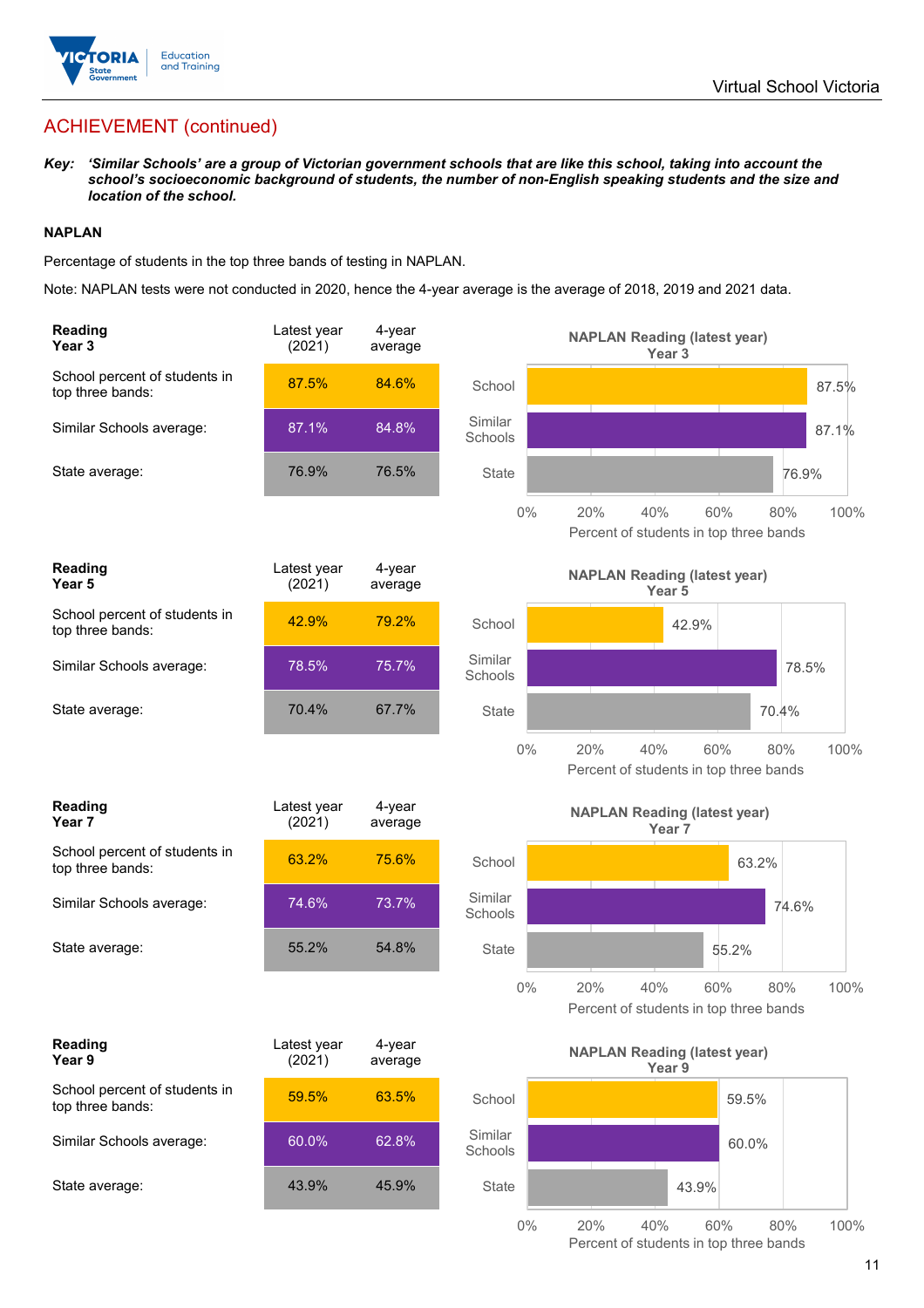

*Key: 'Similar Schools' are a group of Victorian government schools that are like this school, taking into account the school's socioeconomic background of students, the number of non-English speaking students and the size and location of the school.*

### **NAPLAN (continued)**

| <b>Numeracy</b><br>Year <sub>3</sub>              | Latest year<br>(2021) | 4-year<br>average |                    | <b>NAPLAN Numeracy (latest year)</b><br>Year <sub>3</sub> |                    |
|---------------------------------------------------|-----------------------|-------------------|--------------------|-----------------------------------------------------------|--------------------|
| School percent of students in<br>top three bands: | 100.0%                | 85.7%             | School             |                                                           | 100.0%             |
| Similar Schools average:                          | 76.8%                 | 77.3%             | Similar<br>Schools |                                                           | 76.8%              |
| State average:                                    | 67.6%                 | 69.1%             | <b>State</b>       |                                                           | 67.6%              |
|                                                   |                       |                   | $0\%$              | 20%<br>40%<br>Percent of students in top three bands      | 80%<br>100%<br>60% |
| <b>Numeracy</b><br>Year <sub>5</sub>              | Latest year<br>(2021) | 4-year<br>average |                    | <b>NAPLAN Numeracy (latest year)</b><br>Year <sub>5</sub> |                    |
| School percent of students in<br>top three bands: | 28.6%                 | 66.7%             | School             | 28.6%                                                     |                    |
| Similar Schools average:                          | 67.9%                 | 66.9%             | Similar<br>Schools |                                                           | 67.9%              |
| State average:                                    | 61.6%                 | 60.0%             | State              |                                                           | 61.6%              |
|                                                   |                       |                   | $0\%$              | 20%<br>40%<br>Percent of students in top three bands      | 60%<br>80%<br>100% |
| <b>Numeracy</b><br>Year <sub>7</sub>              | Latest year<br>(2021) | 4-year<br>average |                    | <b>NAPLAN Numeracy (latest year)</b><br>Year <sub>7</sub> |                    |
| School percent of students in<br>top three bands: | 68.4%                 | 78.3%             | School             |                                                           | 68.4%              |
| Similar Schools average:                          | 74.4%                 | 74.4%             | Similar<br>Schools |                                                           | 74.4%              |
| State average:                                    | 55.2%                 | 55.3%             | <b>State</b>       |                                                           | 55.2%              |
|                                                   |                       |                   | $0\%$              | 20%<br>40%<br>Percent of students in top three bands      | 60%<br>80%<br>100% |
| <b>Numeracy</b><br>Year 9                         | Latest year<br>(2021) | 4-year<br>average |                    | <b>NAPLAN Numeracy (latest year)</b><br>Year 9            |                    |
| School percent of students in<br>top three bands: | 50.0%                 | 55.1%             | School             |                                                           | 50.0%              |
| Similar Schools average:                          | 63.1%                 | 65.2%             | Similar<br>Schools |                                                           | 63.1%              |
| State average:                                    | 45.0%                 | 46.8%             | State              | 45.0%                                                     |                    |
|                                                   |                       |                   | $0\%$              | 20%<br>40%                                                | 80%<br>100%<br>60% |

Percent of students in top three bands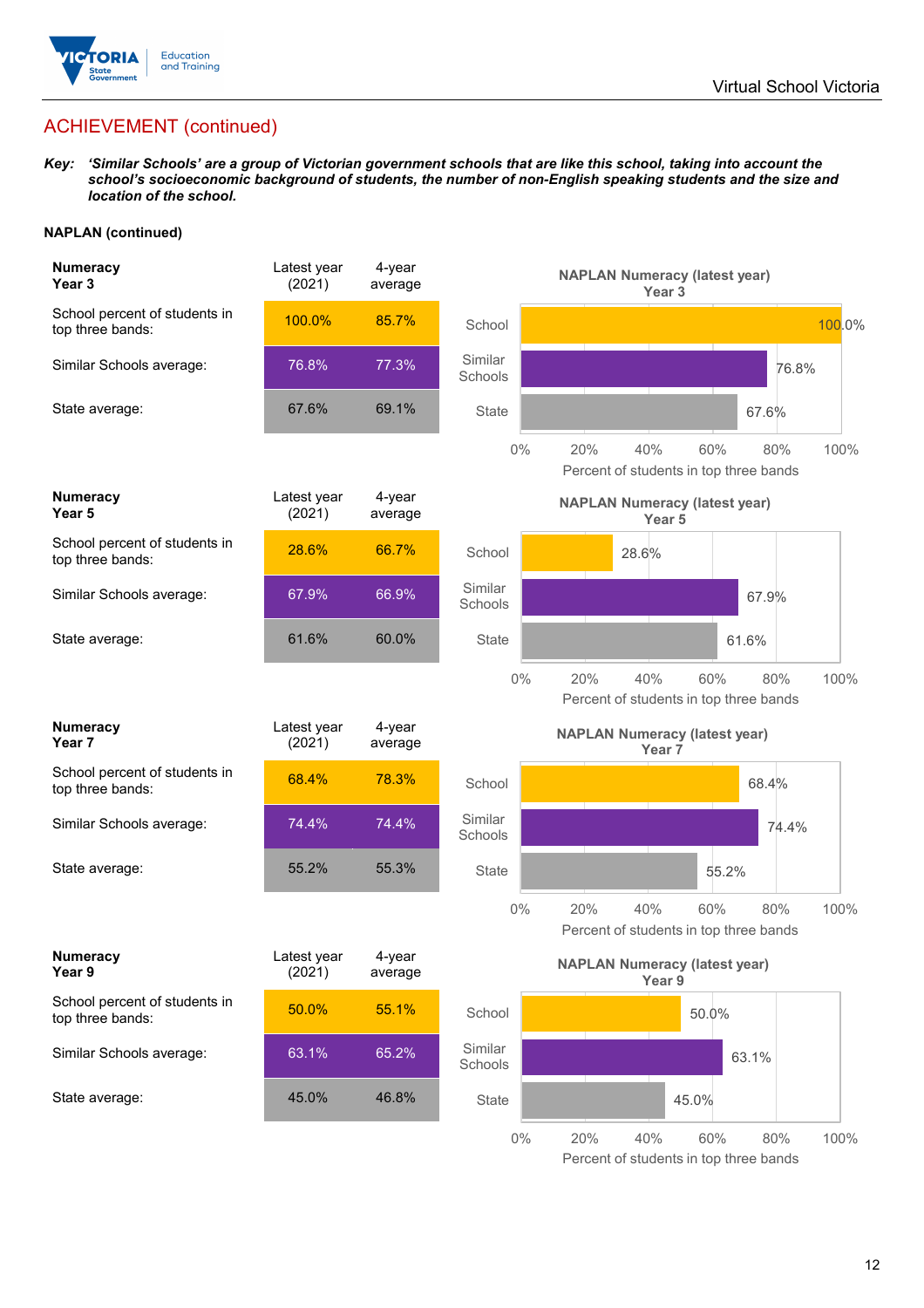

### **NAPLAN Learning Gain**

NAPLAN learning gain is determined by comparing a student's current year result relative to the results of all 'similar' Victorian students (i.e., students in all sectors in the same year level who had the same score two years prior). If the current year result is in the top 25 percent, their gain level is categorised as 'High'; middle 50 percent is 'Medium'; bottom 25 percent is 'Low'.

### **Learning Gain Year 3 (2019) to Year 5 (2021)**



100%

#### **Learning Gain Year 5 (2019) to Year 7 (2021)**

|                             | Low<br>Gain | Medium<br>Gain | High<br>Gain | High Gain<br>(Similar<br>Schools) | í                   |
|-----------------------------|-------------|----------------|--------------|-----------------------------------|---------------------|
| Reading:                    | 17%         | 50%            | 33%          | 27%                               |                     |
| Numeracy:                   | 38%         | 31%            | 31%          | 26%                               |                     |
| Writing:                    | 31%         | 69%            | 0%           | 27%                               |                     |
| Spelling:                   | 0%          | 42%            | 58%          | 26%                               | Percent of students |
| Grammar and<br>Punctuation: | 25%         | 58%            | 17%          | 26%                               |                     |

# 69% **Year 5 - Year 7**

**Nation Medium Gain High Gain** 



**NAPLAN Learning Gain (latest year)**

#### **Learning Gain Year 7 (2019) to Year 9 (2021)**

|                             | Low<br>Gain | Medium<br>Gain | High<br>Gain | High Gain<br>(Similar<br>Schools) |                     | 10             |
|-----------------------------|-------------|----------------|--------------|-----------------------------------|---------------------|----------------|
| Reading:                    | 37%         | 35%            | 27%          | 27%                               |                     | 8              |
| Numeracy:                   | 37%         | 44%            | 19%          | 28%                               | Percent of students | 6              |
| Writing:                    | 30%         | 54%            | 17%          | 27%                               |                     | $\overline{A}$ |
| Spelling:                   | 15%         | 35%            | 50%          | 30%                               |                     | 2              |
| Grammar and<br>Punctuation: | 19%         | 40%            | 40%          | 26%                               |                     |                |

#### **NAPLAN Learning Gain (latest year) Year 7 - Year 9**



Punctuation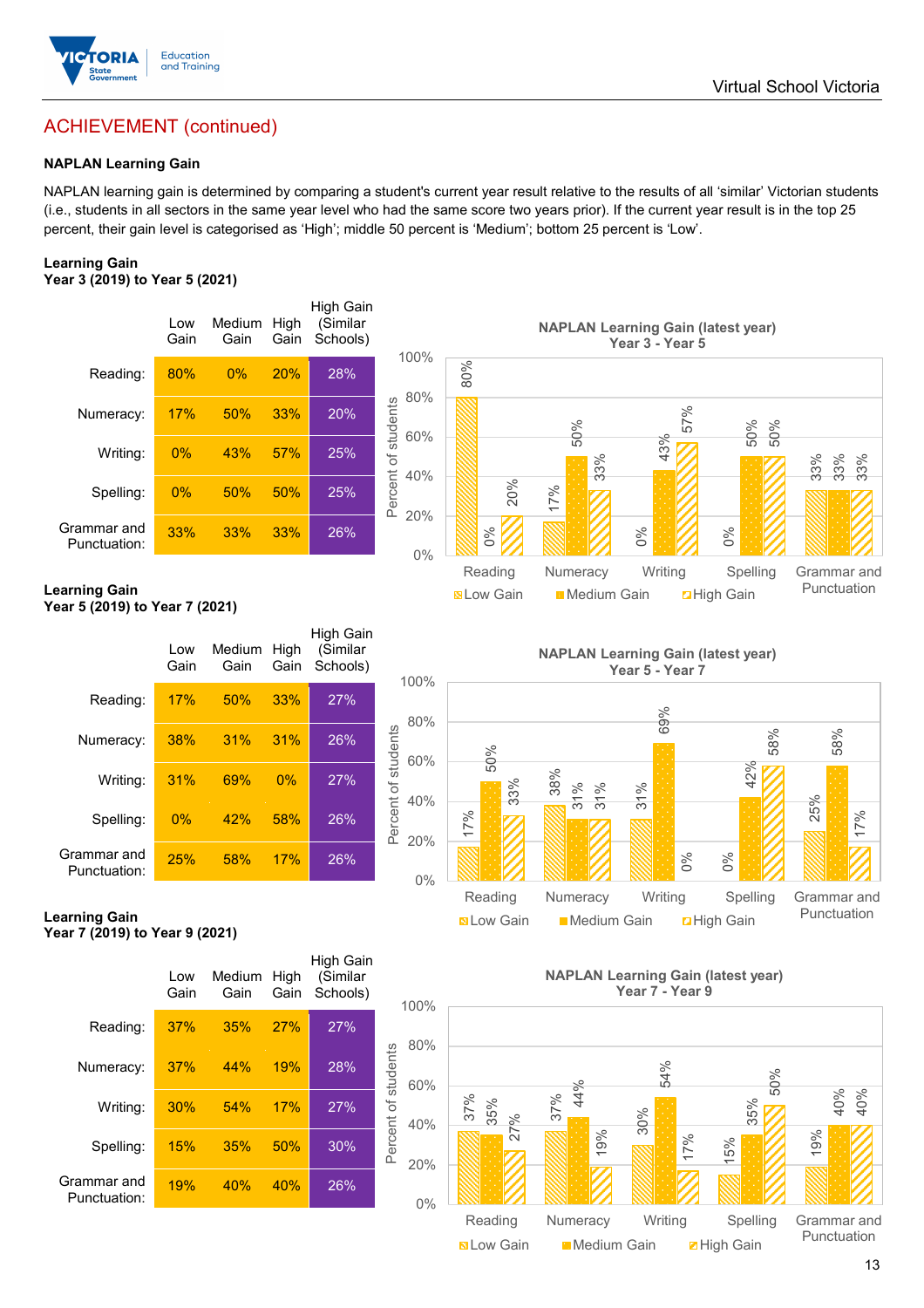

*Key: 'Similar Schools' are a group of Victorian government schools that are like this school, taking into account the school's socioeconomic background of students, the number of non-English speaking students and the size and location of the school.*

### **Victorian Certificate of Education (VCE)**

Mean study score from all VCE subjects undertaken by students at this school. This includes all Unit 3 and 4 studies (including those completed in Year 11) and any VCE VET studies awarded a study score.

The maximum student study score is 50 and the state-wide mean (including government and non-government schools) is set at 30.



| Students in 2021 who satisfactorily completed their VCE:                                                         | 84%        |  |
|------------------------------------------------------------------------------------------------------------------|------------|--|
| Year 12 students in 2021 undertaking at least one Vocational Education and<br>Training (VET) unit of competence: | 2%         |  |
| VET units of competence satisfactorily completed in 2021 <sup>*</sup> :                                          | 64%        |  |
| Victorian Certificate of Applied Learning (VCAL) credits satisfactorily<br>completed in 2021:                    | <b>NDA</b> |  |

\* *Due to COVID-19, there may be some under-reporting of VET completed competencies from schools due to students still completing outstanding 2021 VET units in 2022.*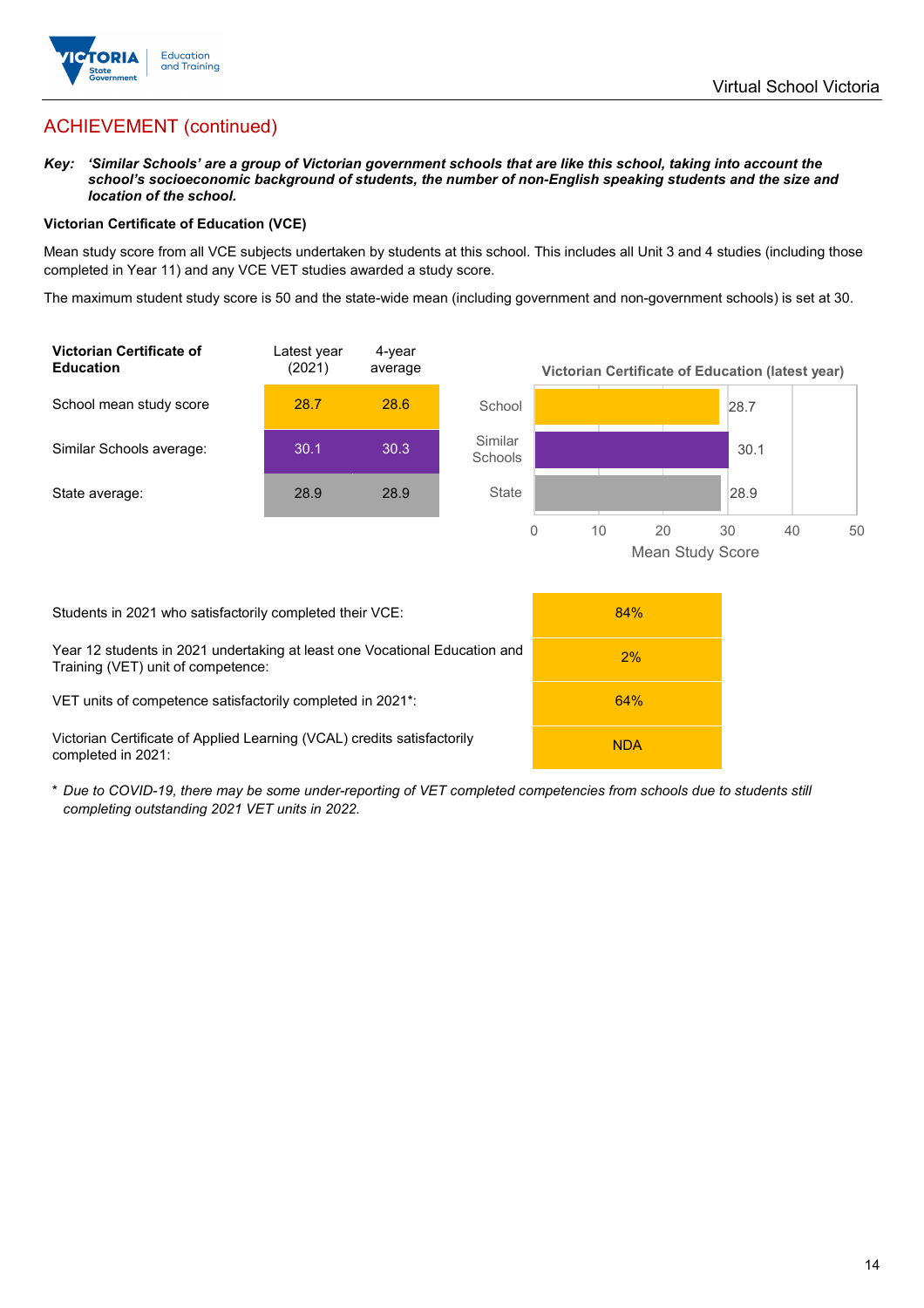

## ENGAGEMENT

*Key: 'Similar Schools' are a group of Victorian government schools that are like this school, taking into account the school's socioeconomic background of students, the number of non-English speaking students and the size and location of the school.*

### **Average Number of Student Absence Days**

Absence from school can impact on students' learning. Common reasons for non-attendance include illness and extended family holidays. Absence and attendance data in 2020 and 2021 may have been influenced by COVID-19.





| Student Absence<br>Years 7 to 12          | Latest year<br>(2021) | 4-year<br>average |
|-------------------------------------------|-----------------------|-------------------|
| School average number of<br>absence days: | <b>NDA</b>            | <b>NDA</b>        |
| Similar Schools average:                  | 15.7                  | 15.4              |
| State average:                            | 21.0                  | 19.6              |
|                                           |                       |                   |



#### **Attendance Rate (latest year)**

|                                             | Prep       | Year 1     | Year 2     | Year 3     | Year 4     | Year 5     | Year 6     |
|---------------------------------------------|------------|------------|------------|------------|------------|------------|------------|
| Attendance Rate by year level<br>$(2021)$ : | <b>NDA</b> | <b>NDA</b> | <b>NDA</b> | <b>NDA</b> | <b>NDA</b> | <b>NDA</b> | <b>NDA</b> |
|                                             | Year 7     | Year 8     | Year 9     |            | Year 10    | Year 11    | Year 12    |
| Attendance Rate by year level<br>$(2021)$ : | <b>NDA</b> | <b>NDA</b> | <b>NDA</b> |            | <b>NDA</b> | <b>NDA</b> | <b>NDA</b> |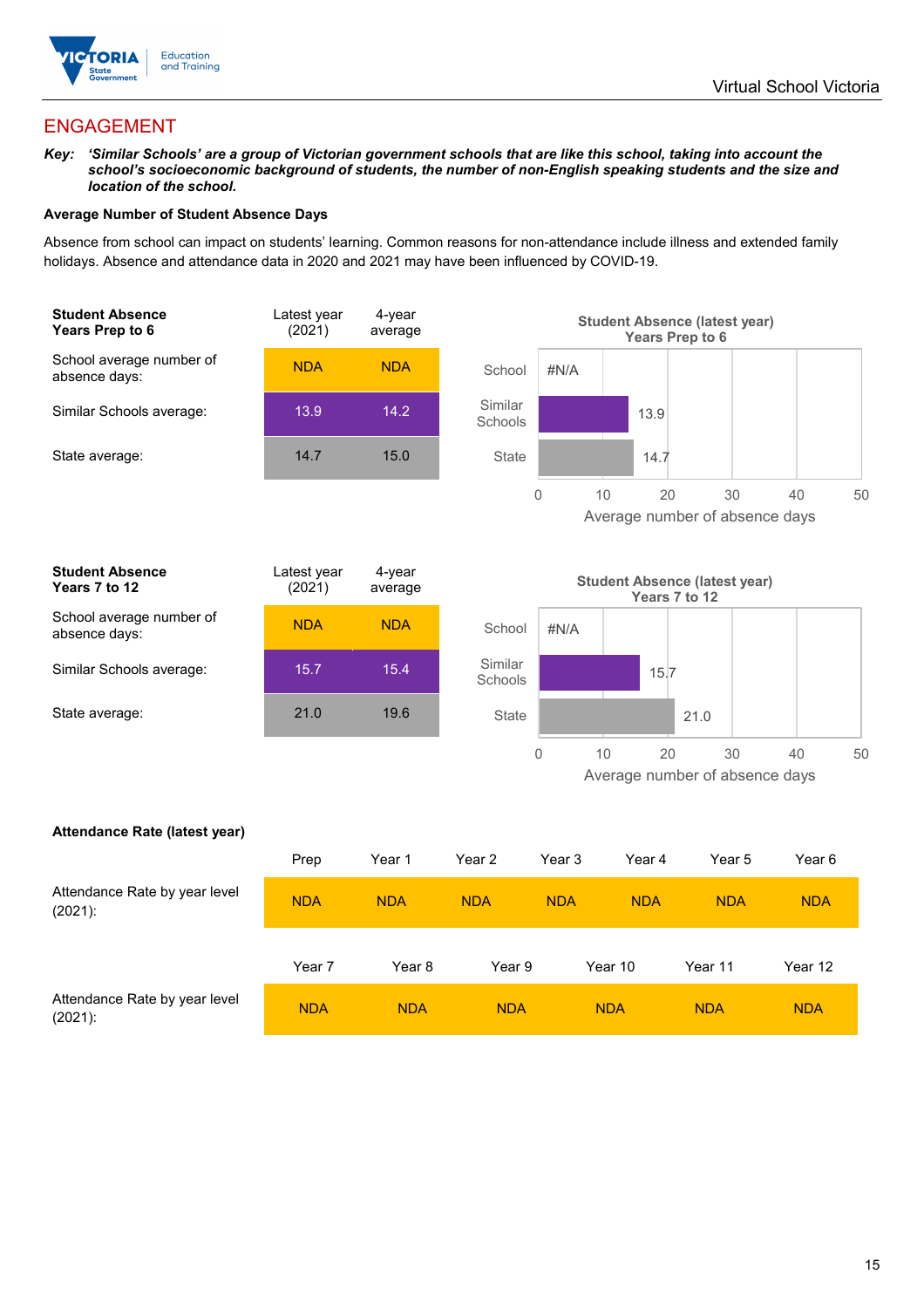

# ENGAGEMENT (continued)

### **Student Retention**

Percentage of Year 7 students who remain at the school through to Year 10.



### **Students exiting to further studies or full-time employment**

Percentage of students from Years 10 to 12 going on to further studies or full-time employment.

Note: This measure refers to data from the year when students exited the school. Data excludes destinations recorded as 'Unknown'.

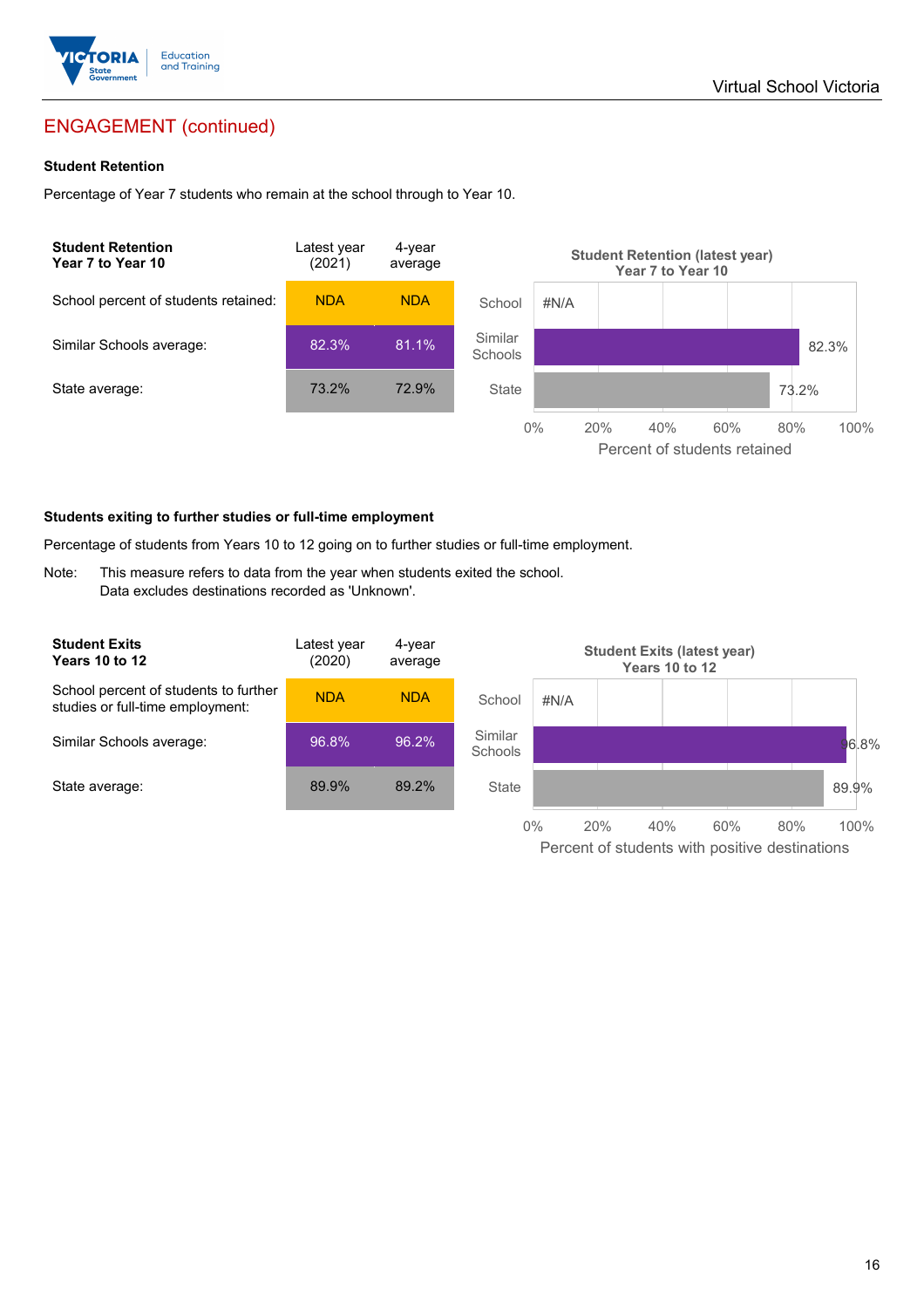

## **WELLBEING**

*Key: 'Similar Schools' are a group of Victorian government schools that are like this school, taking into account the school's socioeconomic background of students, the number of non-English speaking students and the size and location of the school.*

### **Student Attitudes to School – Sense of Connectedness**

The percent endorsement on Sense of Connectedness factor, as reported in the Attitudes to School Survey completed annually by Victorian government school students, indicates the percent of positive responses (agree or strongly agree).

| <b>Sense of Connectedness</b><br>Years 4 to 6 | Latest year<br>(2021) | 4-year<br>average |  |
|-----------------------------------------------|-----------------------|-------------------|--|
| School percent endorsement:                   | 72.7%                 | 68.5%             |  |
| Similar Schools average:                      | 77.8%                 | 77.3%             |  |
| State average:                                | 79.5%                 | 80.4%             |  |

*Due to lower participation rates, differences in the timing of the survey/length of survey period and the general impact of Covid19 across 2020 and 2021, data are often not comparable with previous years or within similar school groups. Care should be taken when interpreting these results.*





*Due to lower participation rates, differences in the timing of the survey/length of survey period and the general impact of Covid19 across 2020 and 2021, data are often not comparable with previous years or within similar school groups. Care should be taken when interpreting these results.*

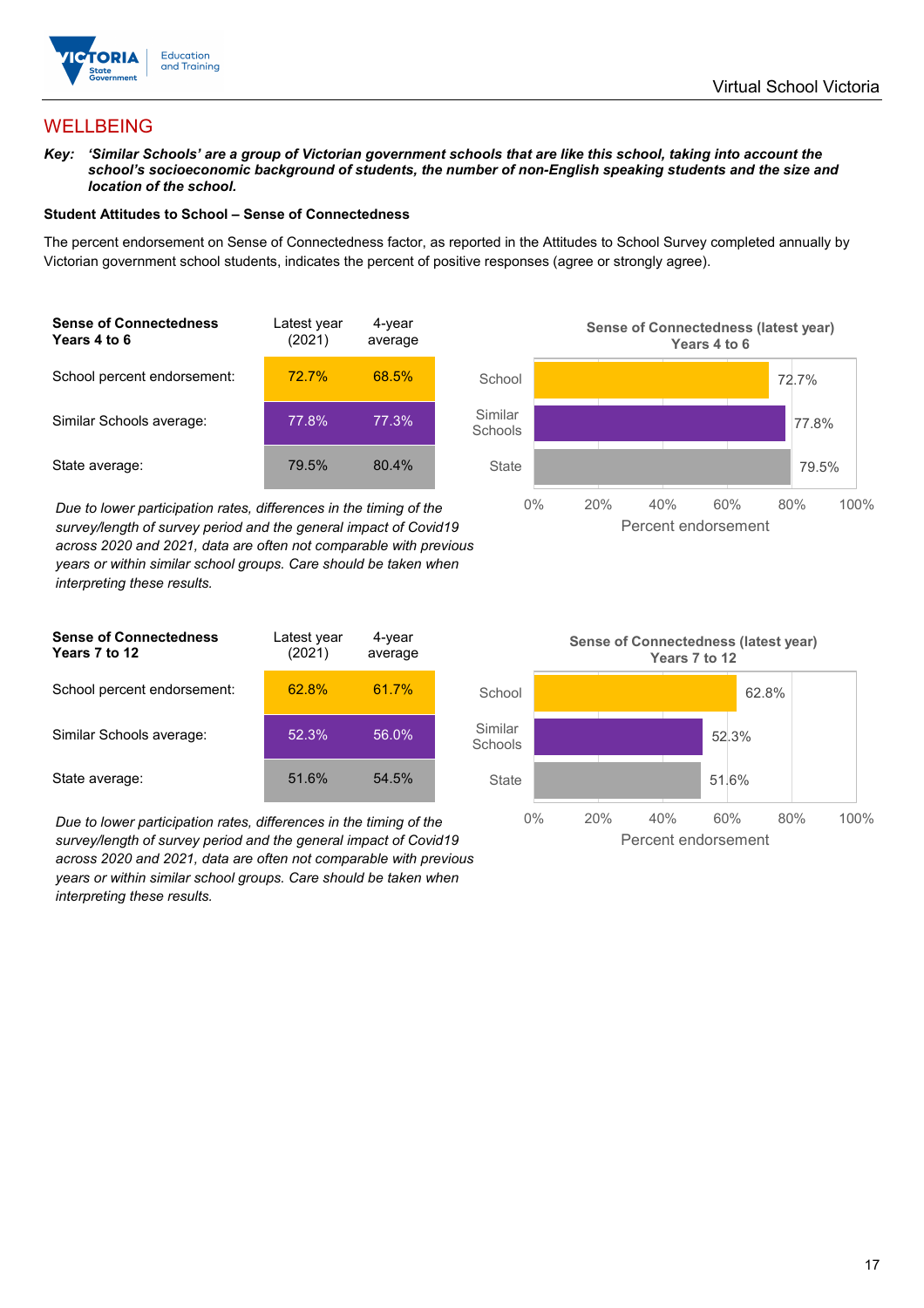

# WELLBEING (continued)

### **Student Attitudes to School – Management of Bullying**

The percent endorsement on Management of Bullying factor, as reported in the Attitudes to School Survey completed annually by Victorian government school students, indicates the percent of positive responses (agree or strongly agree).

| <b>Management of Bullying</b><br>Years 4 to 6 | Latest year<br>(2021) | 4-year<br>average |  |
|-----------------------------------------------|-----------------------|-------------------|--|
| School percent endorsement:                   | 75.8%                 | 73.3%             |  |
| Similar Schools average:                      | 78.1%                 | 78.4%             |  |
| State average:                                | 78.4%                 | 79.7%             |  |

*Due to lower participation rates, differences in the timing of the survey/length of survey period and the general impact of Covid19 across 2020 and 2021, data are often not comparable with previous years or within similar school groups. Care should be taken when interpreting these results.*

| <b>Management of Bullying</b><br>Years 7 to 12 | Latest year<br>(2021) | 4-year<br>average |  |
|------------------------------------------------|-----------------------|-------------------|--|
| School percent endorsement:                    | 57.8%                 | 55.8%             |  |
| Similar Schools average:                       | 53.5%                 | 57.9%             |  |
| State average:                                 | 53.3%                 | 56.8%             |  |

*Due to lower participation rates, differences in the timing of the survey/length of survey period and the general impact of Covid19 across 2020 and 2021, data are often not comparable with previous years or within similar school groups. Care should be taken when interpreting these results.*



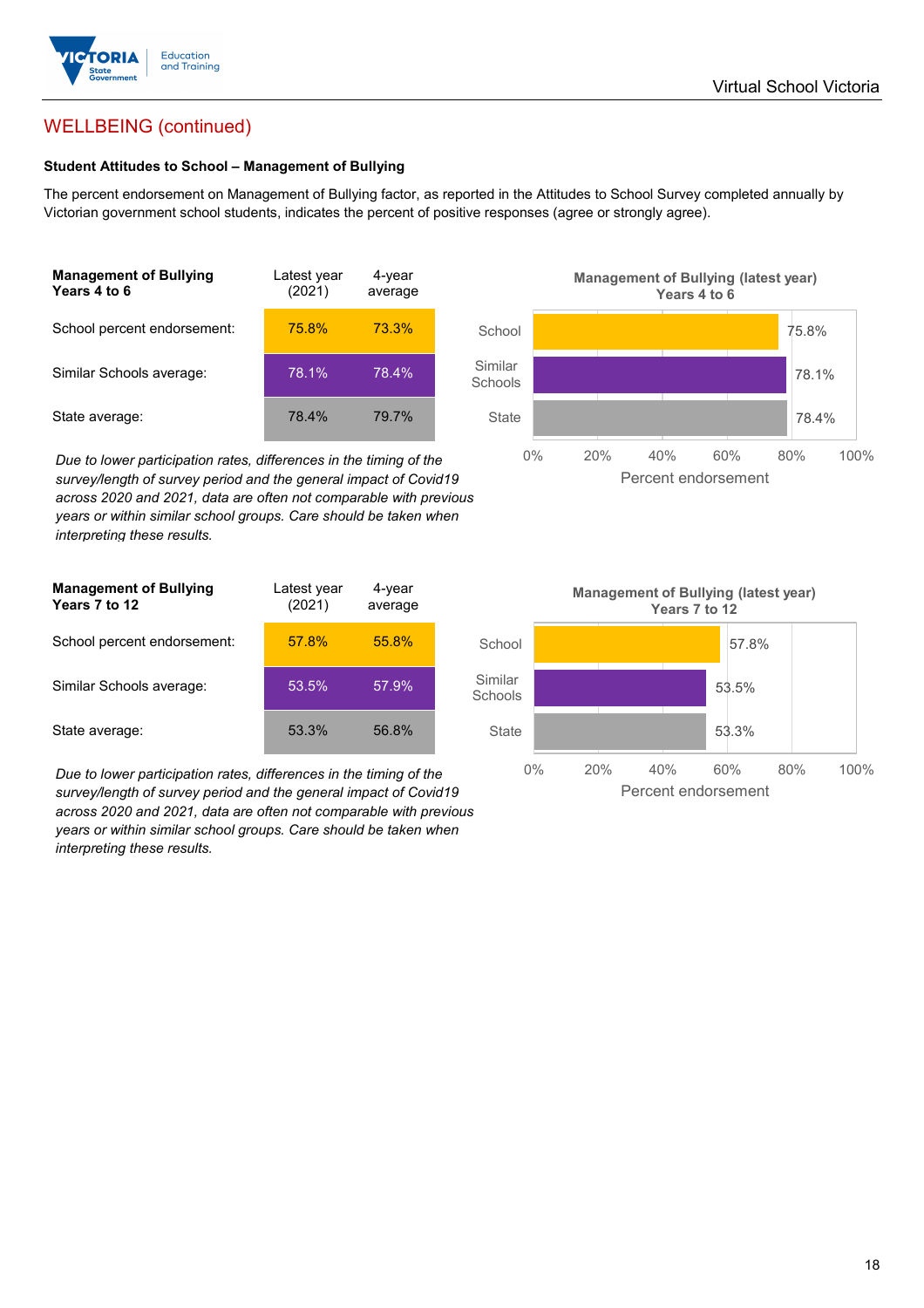

# **Financial Performance and Position**

FINANCIAL PERFORMANCE - OPERATING STATEMENT SUMMARY FOR THE YEAR ENDING 31 DECEMBER, 2021

| <b>Revenue</b>                  | <b>Actual</b> |
|---------------------------------|---------------|
| <b>Student Resource Package</b> | \$38,167,221  |
| Government Provided DET Grants  | \$1,557,932   |
| Government Grants Commonwealth  | \$0           |
| <b>Government Grants State</b>  | \$0           |
| <b>Revenue Other</b>            | \$116,373     |
| <b>Locally Raised Funds</b>     | \$962,749     |
| <b>Capital Grants</b>           | \$0           |
| <b>Total Operating Revenue</b>  | \$40,804,275  |

| Equity <sup>1</sup>                                 | <b>Actual</b> |
|-----------------------------------------------------|---------------|
| Equity (Social Disadvantage)                        | \$5,000       |
| Equity (Catch Up)                                   | \$0           |
| <b>Transition Funding</b>                           | \$0           |
| Equity (Social Disadvantage - Extraordinary Growth) | \$0           |
| <b>Equity Total</b>                                 | \$5,000       |

| <b>Expenditure</b>                    | <b>Actual</b> |
|---------------------------------------|---------------|
| Student Resource Package <sup>2</sup> | \$28,834,074  |
| Adjustments                           | \$0           |
| <b>Books &amp; Publications</b>       | \$9,565       |
| Camps/Excursions/Activities           | \$20,636      |
| <b>Communication Costs</b>            | \$218,179     |
| Consumables                           | \$432,139     |
| Miscellaneous Expense <sup>3</sup>    | \$59,746      |
| <b>Professional Development</b>       | \$45,701      |
| Equipment/Maintenance/Hire            | \$185,878     |
| <b>Property Services</b>              | \$112,932     |
| Salaries & Allowances <sup>4</sup>    | \$264,423     |
| <b>Support Services</b>               | \$973,497     |
| Trading & Fundraising                 | \$432         |
| <b>Motor Vehicle Expenses</b>         | \$0           |
| <b>Travel &amp; Subsistence</b>       | \$396         |
| <b>Utilities</b>                      | \$177,824     |
| <b>Total Operating Expenditure</b>    | \$31,335,424  |
| <b>Net Operating Surplus/-Deficit</b> | \$9,468,851   |
| <b>Asset Acquisitions</b>             | \$395,927     |

(1) The equity funding reported above is a subset of the overall revenue reported by the school.

(2) Student Resource Package Expenditure figures are as of 24 Feb 2022 and are subject to change during the reconciliation process.

(3) Miscellaneous Expenses include bank charges, administration expenses, insurance and taxation charges.

(4) Salaries and Allowances refers to school-level payroll.